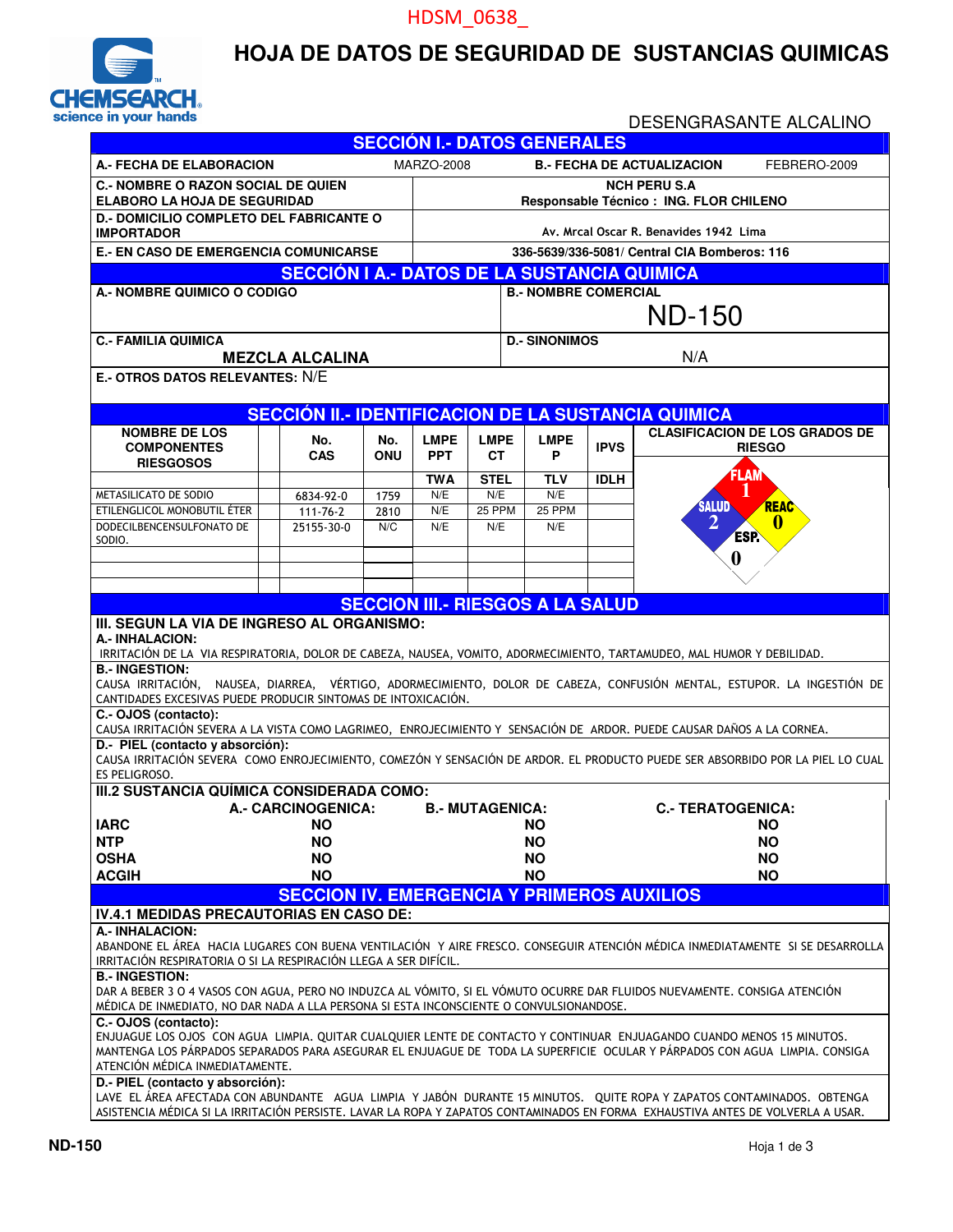

# **HOJA DE DATOS DE SEGURIDAD DE SUSTANCIAS QUIMICAS**

| <b>ice in your hands</b>                                                                                                                                                                                                                                                                                                                                                                                                                                                                 | DESENGRASANTE ALCALINO                        |  |  |  |
|------------------------------------------------------------------------------------------------------------------------------------------------------------------------------------------------------------------------------------------------------------------------------------------------------------------------------------------------------------------------------------------------------------------------------------------------------------------------------------------|-----------------------------------------------|--|--|--|
| <b>IV.4.2 OTROS RIESGOS O EFECTOS A LA SALUD</b><br>DE ACUERDO A LA REVISIÓN DE LA FORMULA Y AL ALTO CONTENIDO EN PORCENTAJE DE AGUA OUE LLEVA EL PRODUCTO .EL EFECTO A LARGO<br>PLAZO CAUSARA IRRITACION EN LA PIEL CON POSIBLE GENERACION DE DERMATITIS LA CUAL SE PUEDE EVITAR TOMANDO LAS PRECAUCIONES DE<br>LAVARSE CON AGUA Y JABON DESPUES DE USAR EL PRODUCTO, OTRO DE LOS SINTOMAS ES ARDOR, COMEZON, NAUSEA Y VOMITO.                                                          |                                               |  |  |  |
| <b>IV.4.3 ANTIDOTOS</b><br><b>NO HAY ANTIDOTO ESPECIFICO</b>                                                                                                                                                                                                                                                                                                                                                                                                                             |                                               |  |  |  |
| IV.4.4 OTRA INFORMACION IMPORTANTE PARA LA ATENCION MEDICA PRIMARIA                                                                                                                                                                                                                                                                                                                                                                                                                      |                                               |  |  |  |
| CONTIENE EL ETILENGLICOL MONOBUTIL ETER A MUY BAJA CONCENTRACION                                                                                                                                                                                                                                                                                                                                                                                                                         |                                               |  |  |  |
| <b>SECCION V. A- RIESGOS DE FUEGO O EXPLOSION</b>                                                                                                                                                                                                                                                                                                                                                                                                                                        |                                               |  |  |  |
| <b>V.1.- MEDIO DE EXTINCION.</b><br><b>NIEBLA DE AGUA</b><br><b>ESPUMA</b><br>CO <sub>2</sub><br>$\mathsf{X}$<br>X<br><b>X</b>                                                                                                                                                                                                                                                                                                                                                           | <b>OTROS</b><br><b>QUIMICO SECO</b><br>X.     |  |  |  |
| <b>V.2.- EQUIPO DE PROTECCION PERSONAL ESPECIFICO PARA COMBATE DE INCENDIOS</b>                                                                                                                                                                                                                                                                                                                                                                                                          |                                               |  |  |  |
| LOS BOMBEROS DEBEN USAR APARATOS PARA RESPIRAR Y EQUIPO PROTECTOR COMPLETO ESCOJA EL MEDIO EXTINGUIDOR BASADOS EN LA<br>NATURALEZA DEL FUEGO                                                                                                                                                                                                                                                                                                                                             |                                               |  |  |  |
| V.3.- PROCEDIMIENTO Y PRECAUCIONES ESPECIALES DURANTE EL COMBATE DE INCENDIOS                                                                                                                                                                                                                                                                                                                                                                                                            |                                               |  |  |  |
| DEBE COMBATIR EL FUEGO USANDO PRODUCTOS EXTINGUIDORES ADECUADOS A SU TIPO DENTRO DEL PERIMETRO, ROCIAR LOS<br>CONTENEDORES CON AGUA PARA EVITAR SU CALENTAMIENTO                                                                                                                                                                                                                                                                                                                         |                                               |  |  |  |
| V.4.- CONDICIONES QUE CONDUCEN A OTRO RIESGO ESPECIAL<br>USAR AGUA ROCIADA PARA ENFRIAR LOS CONTENEDORES EXPUESTOS AL FUEGO                                                                                                                                                                                                                                                                                                                                                              |                                               |  |  |  |
| <b>V.5.- PRODUCTOS DE LA COMBUSTION QUE SEAN NOCIVOS A LA SALUD</b><br>ÓXIDOS DE CARBÓN                                                                                                                                                                                                                                                                                                                                                                                                  |                                               |  |  |  |
| <b>SECCION VI.- INDICACIONES EN CASO DE FUGA O DERRAME</b>                                                                                                                                                                                                                                                                                                                                                                                                                               |                                               |  |  |  |
| <b>VI.1 PROCEDIMIENTO Y PRECAUCIONES INMEDIATAS</b>                                                                                                                                                                                                                                                                                                                                                                                                                                      |                                               |  |  |  |
| CONTROLAR EL DERRAME UTILIZANDO DIQUES SI ES NECESARIO. ABSORBA EL QUÍMICO CON UN MATERIAL INERTE Y TRANSFERIRLO A UN<br>CONTENEDOR LIBRE DE FUGAS Y ETIQUETADO PARA SU DISPOSICIÓN APROPIADA. USE ROPA DE PROTECCIÓN APROPIADA. PREVENIR QUE EL<br>PRODUCTO CONTAMINE LA TIERRA, O SE VAYA POR EL SISTEMA DE DRENAJE, A RÍOS O LAGOS. TENER CUIDADO DEBIDO A QUE EL DERRAME PUEDE<br>SER RESBALOSO.                                                                                     |                                               |  |  |  |
| <b>VI.2 METODO DE MITIGACION</b>                                                                                                                                                                                                                                                                                                                                                                                                                                                         |                                               |  |  |  |
| USAR ÁCIDOS DILUIDOS COMO ÁCIDO CLORHÍDRICO O VINAGRE. AGREGUE GRANDES CANTIDADES DE LA MEZCLA. USE ROPA DE PROTECCIÓN<br>APROPIADA.                                                                                                                                                                                                                                                                                                                                                     |                                               |  |  |  |
| <b>SECCION VII.- MANIPULACIÓN Y ALMACENAMIENTO</b>                                                                                                                                                                                                                                                                                                                                                                                                                                       |                                               |  |  |  |
| VII.1.- PRECAUCIONES QUE DEBEN SER TOMADAS PARA EL MANEJO, TRANSPORTE Y ALMACENAMIENTO.<br>TEMPERATURA DE ALMACÉN: 35° C MAX ; 0°C MIN. SE DEBE ALMACENAR EN INTERIORES<br>PRECAUCIONES QUE SE DEBEN TENER AL MANEJAR Y ALMACENAR ESTE PRODUCTO:<br>ALMACENE EL PRODUCTO SIEMPRE EN SU CONTENEDOR ORIGINAL, MANTENGA EL CONTENEDOR HERMÉTICAMENTE CERRADO CUANDO NO SE USE.                                                                                                              |                                               |  |  |  |
| ALMACENAR EL PRODUCTO LEJOS DE OXIDANTES FUERTES., AMINAS, ALUMINIO, SODIO, POTASIO Y MAGNESIO.<br><b>VII.2.- OTRAS PRECAUCIONES.</b>                                                                                                                                                                                                                                                                                                                                                    |                                               |  |  |  |
| MANTÉNGASE FUERA DEL ALCANCE DE LOS NIÑOS.<br>LEA TODA LA ETIQUETA ANTES DE USAR ESTE PRODUCTO                                                                                                                                                                                                                                                                                                                                                                                           |                                               |  |  |  |
| SECCION VIII.- CONTROLES A LA EXPOSICIÓN Y EQUIPO DE PROTECCIÓN.                                                                                                                                                                                                                                                                                                                                                                                                                         |                                               |  |  |  |
| <b>VIII.1.- EQUIPO DE PROTECCION PERSONAL ESPECIFICO</b>                                                                                                                                                                                                                                                                                                                                                                                                                                 |                                               |  |  |  |
| UNA VENTILACIÓN LOCAL ES RECOMENDADA PARA EL CONTROL DE LA EXPOSICIÓN QUE PUEDE GENERAR MEZCLA DE VAPORES.<br>USAR UN RESPIRADOR APROBADO POR NIOSH EN ÁREAS POBREMENTE VENTILADAS Y/O PARA EXPOSICIONES POR ENCIMA DE LOS NIVELES<br>ESTABLECIDOS POR ACGIH TLV O OSHA PEL O DONDE SE EXISTA ROCIÓ DEL PRODUCTO.<br>DEBEN SER UTILIZADOS GUANTES DE NEOPRENO O DE ALCOHOL POLIVINILO.<br>DEBEN SER UTILIZADOS LENTES PARA PRODUCTOS QUÍMICOS.<br>USE ROPA DE TRABAJO GENERAL Y ZAPATOS. |                                               |  |  |  |
| <b>SECCIÓN IX.- PROPIEDADES FISICAS Y QUIMICAS</b>                                                                                                                                                                                                                                                                                                                                                                                                                                       |                                               |  |  |  |
| A.-TEMPERATURA EBULLICIÓN (°C)<br>99                                                                                                                                                                                                                                                                                                                                                                                                                                                     | <b>B.- TEMPERATURA DE FUSIÓN (°C)</b><br>N/E  |  |  |  |
| <b>C.- TEMPERATURA DE INFLAMACIÓN</b><br>NO INFLAMABLE                                                                                                                                                                                                                                                                                                                                                                                                                                   | <b>D.- TEMPERATURA DE AUTOIGNICIÓN</b><br>N/E |  |  |  |
| E.- DENSIDAD RELATIVA (agua = 1)<br>1.04-1.06                                                                                                                                                                                                                                                                                                                                                                                                                                            | E.- DENSIDAD DE VAPOR (aire = 1)<br>0.6       |  |  |  |
| $F - Ph$<br>$11.5 - 12.5$                                                                                                                                                                                                                                                                                                                                                                                                                                                                | <b>G.- PESO MOLECULAR</b><br>N/E              |  |  |  |
| <b>H.-ESTADO FISICO</b><br><b>LIQUIDO</b>                                                                                                                                                                                                                                                                                                                                                                                                                                                | <b>I.-COLOR</b><br><b>VERDE FOSFORECENTE</b>  |  |  |  |
| J.-OLOR                                                                                                                                                                                                                                                                                                                                                                                                                                                                                  | K.- VELOCIDAD DE EVAPORACIÓN (BU A/C = 1)     |  |  |  |
| <b>BUTIL</b><br><b>L.-SOLUBILIDAD EN AGUA</b>                                                                                                                                                                                                                                                                                                                                                                                                                                            | ~1.0<br><b>M.- PRESIÓN DE VAPOR</b>           |  |  |  |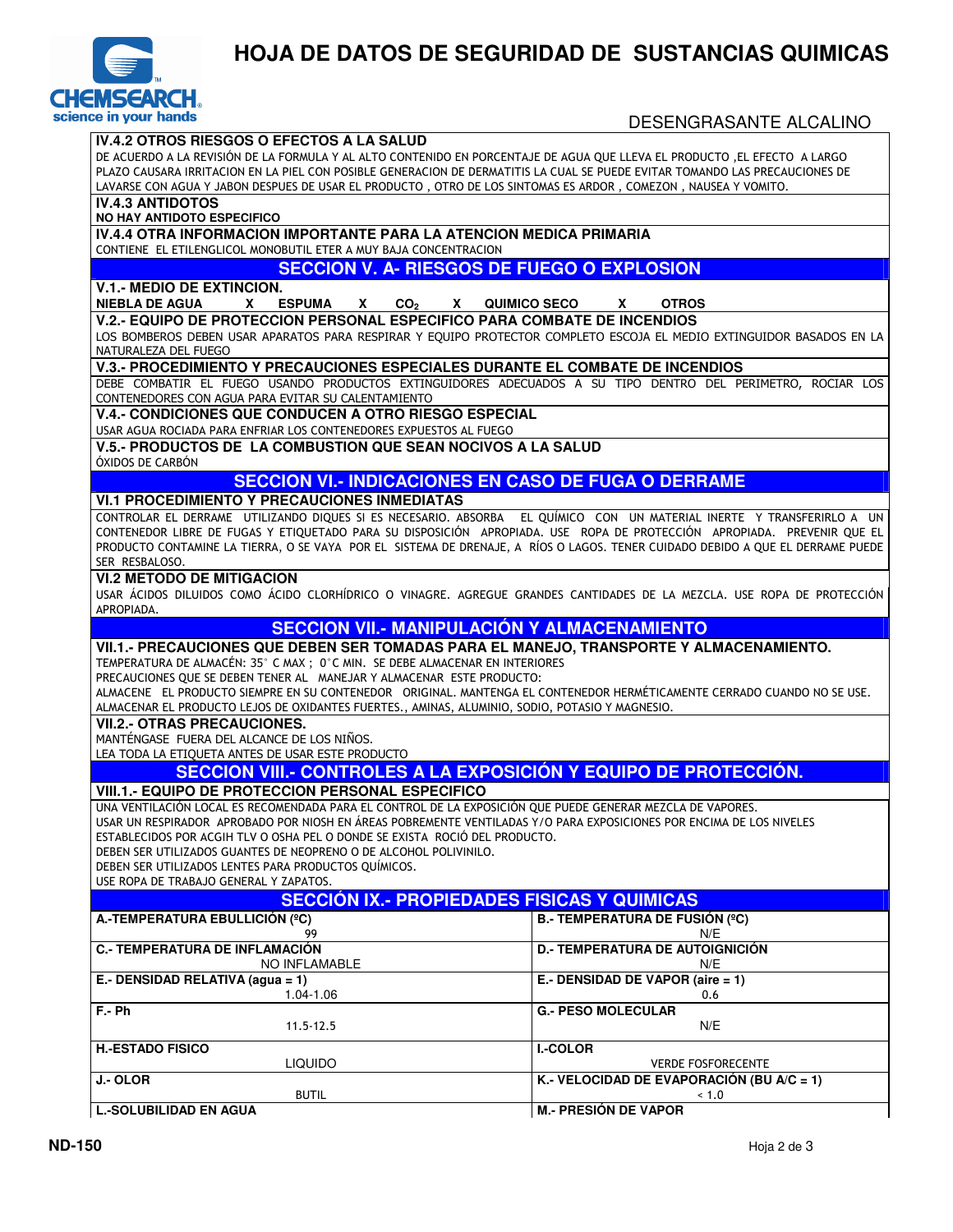

### **HOJA DE DATOS DE SEGURIDAD DE SUSTANCIAS QUIMICAS**

|                                                                                                                                                                                                                                                                                                                                                                       |                                                  | 17                                                                                               | DESENGRASANTE ALCALINO |
|-----------------------------------------------------------------------------------------------------------------------------------------------------------------------------------------------------------------------------------------------------------------------------------------------------------------------------------------------------------------------|--------------------------------------------------|--------------------------------------------------------------------------------------------------|------------------------|
| <b>TOTAL</b><br><b>N.- PORCENTAJE DE VOLATILIDAD</b><br>93                                                                                                                                                                                                                                                                                                            |                                                  | O.- LIMITES DE INFLAMABILIDAD O EXPLOSIVIDAD<br>N/A                                              |                        |
|                                                                                                                                                                                                                                                                                                                                                                       | <b>SECCION X.- DATOS DE REACTIVIDAD</b>          |                                                                                                  |                        |
| X.1.- SUSTANCIA:                                                                                                                                                                                                                                                                                                                                                      | <b>ESTABLE</b><br>X                              | <b>INESTABLE</b>                                                                                 |                        |
| X.2.- INCOMPATIBILIDAD (SUSTANCIAS A EVITAR)                                                                                                                                                                                                                                                                                                                          |                                                  |                                                                                                  |                        |
|                                                                                                                                                                                                                                                                                                                                                                       |                                                  | AGENTES OXIDANTES, ÁCIDOS, EVITE EL CONTACTO CON ZINC, MAGNESIO METALES GALVANIZADOS Y ALUMINIO. |                        |
| X.3.- PRODUCTOS PELIGROSOS DE LA DESCOMPOSICION                                                                                                                                                                                                                                                                                                                       | ÓXIDOS DE CARBÓN Y SILICA.                       |                                                                                                  |                        |
| <b>X.4.- POLIMERACION ESPONTANEA:</b>                                                                                                                                                                                                                                                                                                                                 | <b>PUEDE OCURRIR ----</b>                        |                                                                                                  | NO PUEDE OCURRIR X     |
| X.5.- OTRAS CONDICIONES QUE SE DEBEN PROCURAR DURANTE EL USO DE LA SUSTANCIA A FIN DE EVITAR                                                                                                                                                                                                                                                                          |                                                  |                                                                                                  |                        |
| <b>QUE REACCIONE:</b>                                                                                                                                                                                                                                                                                                                                                 |                                                  |                                                                                                  |                        |
|                                                                                                                                                                                                                                                                                                                                                                       | NINGUNA CONOCIDA                                 |                                                                                                  |                        |
|                                                                                                                                                                                                                                                                                                                                                                       | <b>SECCION XI.- INFORMACIÓN TOXICOLOGICA</b>     |                                                                                                  |                        |
| <b>VII.3 INFORMACION COMPLEMENTARIA</b><br>METASILICATO DE SODIO.                                                                                                                                                                                                                                                                                                     |                                                  | DODECIL BENCENSULFONATO DE SODIO:                                                                |                        |
| DODECIL BENCENSULFONATO DE SODIO:                                                                                                                                                                                                                                                                                                                                     |                                                  | ORL-RAT LD50: 1200 MG/KG                                                                         | 4.                     |
| SKN-HMN:<br>250 MG/24 H SEV                                                                                                                                                                                                                                                                                                                                           | 3.                                               | ORL-MUS LD50: 2000 MG/KG                                                                         | 4.                     |
| ORL-PIG LDLO:<br>250 MG/KG                                                                                                                                                                                                                                                                                                                                            | 3.                                               | <b>SKN-RBT 500 MG/24 H MOD</b>                                                                   | 4.                     |
| IPR-RAT LD50:<br>1280 MG/KG<br>SKN: 10% IRRITANTE.                                                                                                                                                                                                                                                                                                                    | 3.                                               | EYE-RBT 250 UG/24 H SEV                                                                          | 4.                     |
| ETILENGLICOL MONOBUTIL ETER:                                                                                                                                                                                                                                                                                                                                          |                                                  |                                                                                                  |                        |
| ORL-RAT LD50:<br>1480 MG/KG                                                                                                                                                                                                                                                                                                                                           | 3.                                               |                                                                                                  |                        |
| SKN-RBT LD50:<br>490 MG/KG                                                                                                                                                                                                                                                                                                                                            | 3.                                               |                                                                                                  |                        |
| 450 PPM/4H<br>IHL-RAT LC50:<br>AUNQUE LOS EFECTOS LISTADOS SOBRE LA INHALACIÓN DE ESTE MATERIAL, FUERON OBSERVADOS EN UN LABORATORIO DE ANIMALES, LOS ESTUDIOS                                                                                                                                                                                                        | 3.                                               |                                                                                                  |                        |
| TIENEN TAMBIÉN UNA SUGERENCIA DE QUE ESTO ES UNA PEQUEÑA POSIBILIDAD DE SIGNIFICADO ADVERSO EN EL RIESGO DE LOS EFECTOS EN                                                                                                                                                                                                                                            |                                                  |                                                                                                  |                        |
| HUMANOS EN EL LUGAR DE TRABAJO PARA NIVELES PERMISIBLES QUE CUMPLAN CON OSHA, LIMITE DE EXPOSICIÓN DE 25 PPM. EN 100 PPM ALGUNAS                                                                                                                                                                                                                                      |                                                  |                                                                                                  |                        |
| MOLESTIAS FUERON OBSERVADAS EN INDIVIDUOS SENSIBLES, E INCLUSO A 200 PPM LA MOLESTIA PRINCIPAL FUE IRRITACIÓN. ESTO SE MUESTRA PARA                                                                                                                                                                                                                                   |                                                  |                                                                                                  |                        |
| UNO DE LOS POCOS MATERIALES PARA EL CUAL LOS HUMANOS SON MAS RESISTENTES QUE LOS ANIMALES USADOS EN LOS EXPERIMENTOS EN. 5,6.                                                                                                                                                                                                                                         |                                                  |                                                                                                  |                        |
|                                                                                                                                                                                                                                                                                                                                                                       |                                                  |                                                                                                  |                        |
|                                                                                                                                                                                                                                                                                                                                                                       | <b>SECCION XII.- INFORMACION SOBRE ECOLOGIA</b>  |                                                                                                  |                        |
|                                                                                                                                                                                                                                                                                                                                                                       |                                                  |                                                                                                  |                        |
|                                                                                                                                                                                                                                                                                                                                                                       |                                                  |                                                                                                  |                        |
|                                                                                                                                                                                                                                                                                                                                                                       |                                                  |                                                                                                  |                        |
|                                                                                                                                                                                                                                                                                                                                                                       |                                                  | <b>SECCION XIII.- DISPOSICIÓN FINAL DEL PRODUCTO</b>                                             |                        |
|                                                                                                                                                                                                                                                                                                                                                                       |                                                  |                                                                                                  |                        |
| LOS INGREDIENTES MENCIONADOS ARRIBA ESTÁN SUJETOS A LOS REQUERIMIENTOS DE REPORTE 313 DEL TITULO III DE LA LEY DE<br>REAUTORIZACION Y ENMIENDAS AL SUPERFONDO DE 1986 Y 40 CFR PARTE 372.<br>BIODEGRADABILIDAD: EL SURFACTANTE ÁCIDO SULFONICO ES BIODEGRADABLE.<br>LOS DESECHOS DEBEN DE SER DISPUESTOS, CONFORME A LAS DISPÓSICIONES LOCALES, FEDERALES Y ESTATALES |                                                  | <b>SECCION XIV.- INFORMACIÓN SOBRE TRANSPORTACIÓN</b>                                            |                        |
| SE CUENTA CON LA DOCUMENTACION REQUERIDA POR LA SECRETARIA DE COMUNICACIONES Y TRANSPORTES EN LO QUE SE REFIERE A                                                                                                                                                                                                                                                     |                                                  |                                                                                                  |                        |
| TRANSLADO Y TRANSPORTACION DE PRODUCTOS QUIMICOS, ASI COMO EL MANEJO DE LOS MISMOS EN CASO DE OCURRIR ALGUNA                                                                                                                                                                                                                                                          |                                                  |                                                                                                  |                        |
| EVENTUALIDAD.                                                                                                                                                                                                                                                                                                                                                         |                                                  |                                                                                                  |                        |
|                                                                                                                                                                                                                                                                                                                                                                       |                                                  | <b>SECCION XV.- INFORMACION REGULATORIA (OPCIONAL)</b>                                           |                        |
|                                                                                                                                                                                                                                                                                                                                                                       | N/D                                              |                                                                                                  |                        |
|                                                                                                                                                                                                                                                                                                                                                                       |                                                  |                                                                                                  |                        |
| TRATADO DE INDICES DE VALORES LIMITE PARA SUSTANCIAS QUIMICAS, AGENTES FISICOS Y BIOLOGICOS, ACGIH, 1996-1997<br>1.                                                                                                                                                                                                                                                   | <b>SECCION XVI.- OTRA INFORMACIÓN (OPCIONAL)</b> |                                                                                                  |                        |
| PROPIEDADES DE MATERIALES INDUSTRIALES, OCTAVA EDICION, SAX'S RICHARD J. LEWIS.                                                                                                                                                                                                                                                                                       |                                                  |                                                                                                  |                        |
| 2.<br>REGISTRO DE EFECTOS TOXICOS DE SUSTANCIAS QUIMICAS, MICROMEDEX, 1995.<br>3.<br>OSHA PEL.<br>4.                                                                                                                                                                                                                                                                  |                                                  |                                                                                                  |                        |

RECOMENDADA EN LA ETIQUETA. LOS USUARIOS ASUMEN TODOS LOS RIESGOS ASOCIADOS CON TALES USOS,

ALMACENADO O DISPOSICIÓN DEL PRODUCTO NO RECOMENDADOS.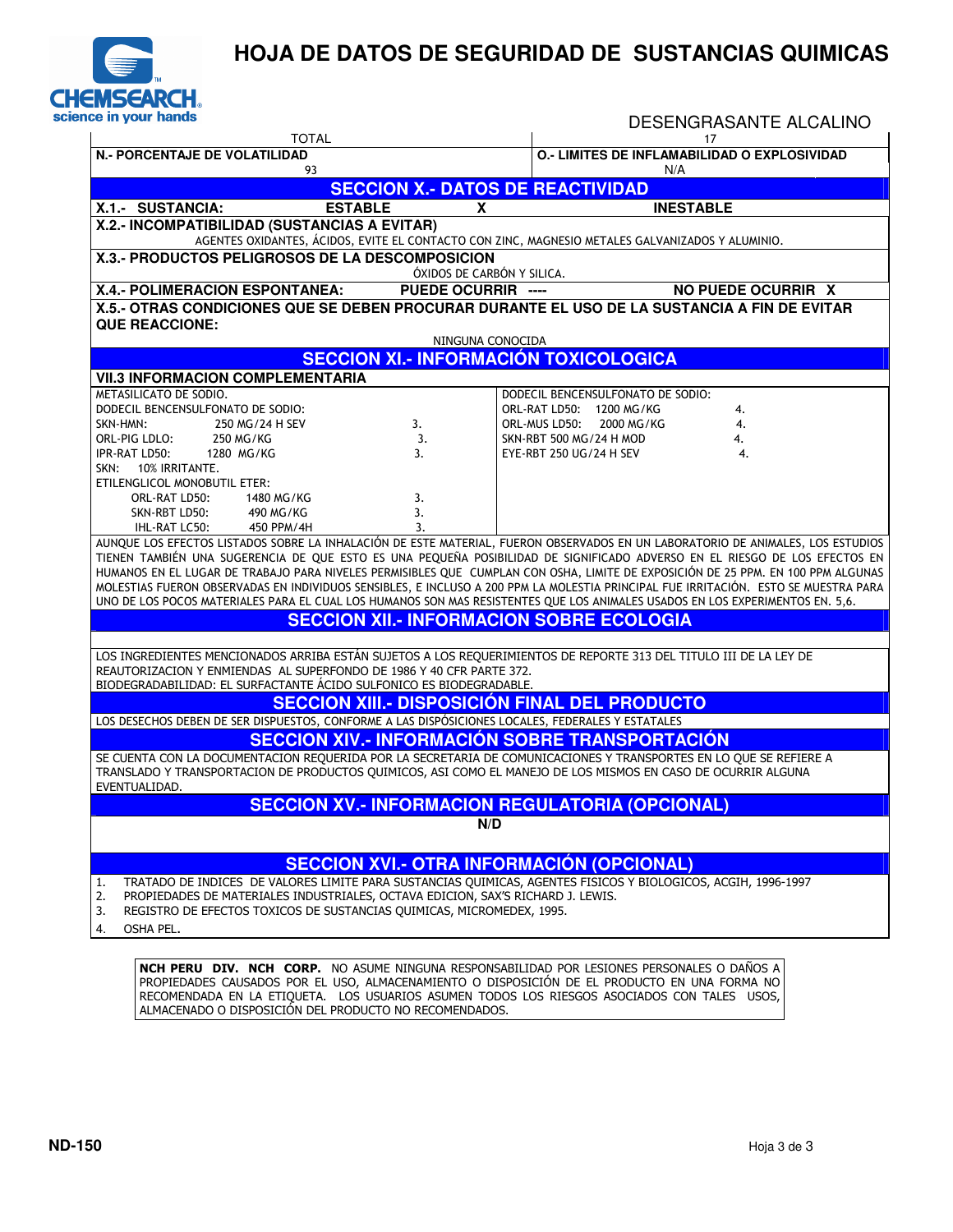

#### HOJA TÉCNICA.

| <b>EDICIÓN</b> | <b>PRODUCTO</b> | <b>CÓDIGO</b> | <b>PÁGINA</b> |
|----------------|-----------------|---------------|---------------|
| 2008           | ND-150          |               | 4 I I         |

DESCRIPCIÓN GENERAL: Es un producto formulado a base de agentes humectantes, solubilizantes e inhibidores de corrosión en una solución acuosa. Sus compuestos tensoactivos emulsionan y desprenden la suciedad, disuelven las grasas y a su vez los secuestrantes actúan sobre los iones metálicos disueltos.

USOS: Limpieza de maquinaria, equipo en operación y sistemas de enfriamiento en donde se requieran limpiadores no inflamables.

#### ESPECIFICACIONES:

| Aspecto                           | Liquido transparente    |
|-----------------------------------|-------------------------|
| Color                             | Verde fluorescente      |
| Olor                              | <b>Butil cellosolve</b> |
| Gravedad especifica               | $1.04 - 1.06$           |
| Viscosidad (cps) A $20^{\circ}$ C | No viscoso              |
| pH al 100%                        | $11.5 - 12.5$           |
| Flash point $(^0C)$               | No inflamable           |
| Solubilidad en agua               | Completa                |

ESTABILIDAD: Estable por un año bajo condiciones normales de almacenamiento, en envase original y debidamente cerrado.